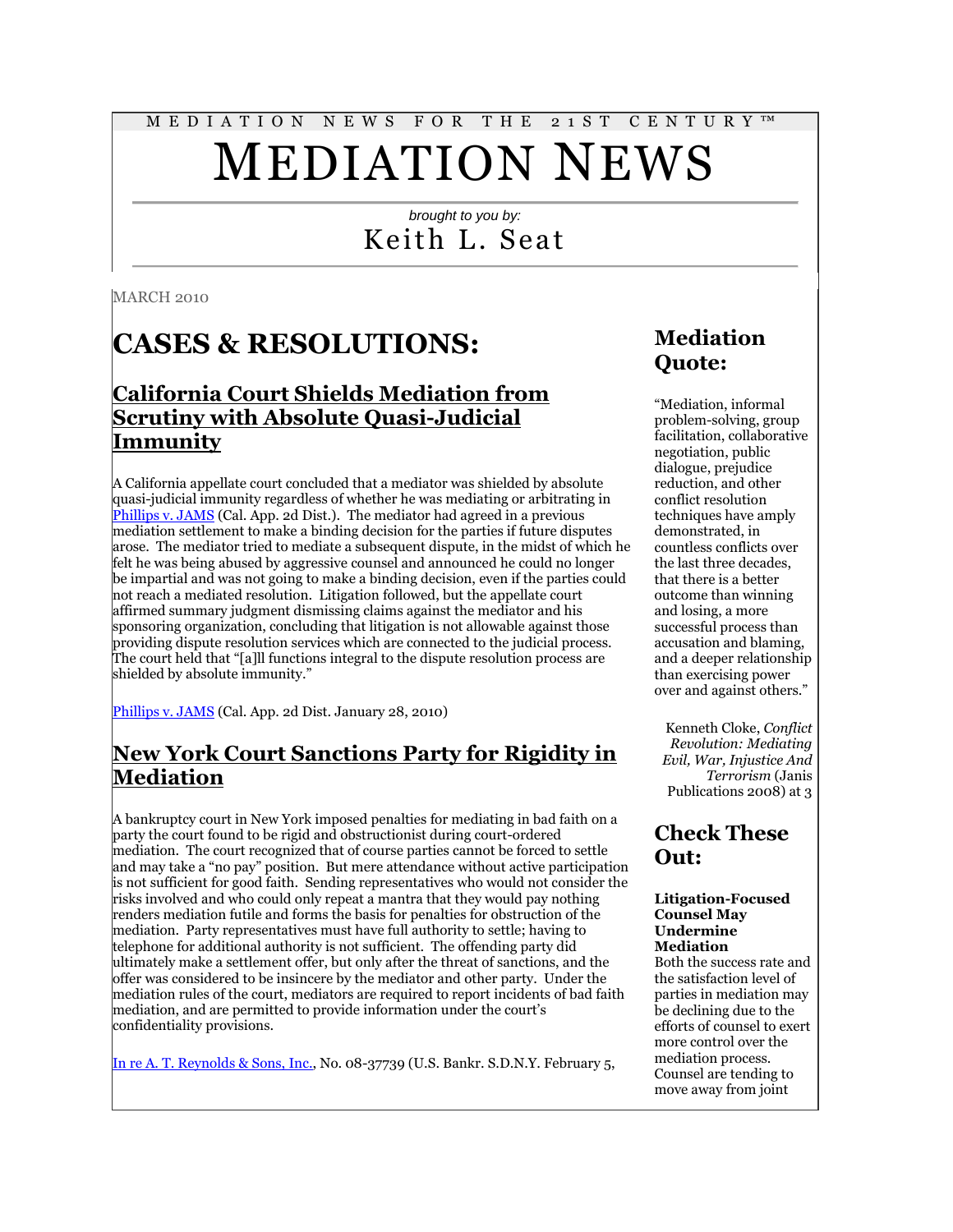2010)

# **Federal Judge Orders Early Mediation in Airliner Crash**

The federal judge managing the roughly three dozen lawsuits filed after the February 2009 crash of Continental Connection Flight 3407 has ordered mediation to begin by mid-June and assigned the cases to four local mediators. Both sides say they welcome mediation but wonder whether it is being ordered too soon, as depositions are not expected to begin until summer. Plaintiffs' lawyers strongly assert that this is a punitive damages case, which impacts resolution. However, the lead plaintiffs' attorney notes that he tried the last major aviation liability case, which was the 1992 trial of the Lockerbie crash, and that every case since then has settled.

[Buffalo News.com](http://www.buffalonews.com/home/story/915848.html) (January 7, 2010)

#### **Mediation Agreement Aims to Calm Racial Tensions in City**

Two years after a gunman killed the mayor, other city officials and police officers during a council meeting in suburban St. Louis, the U.S. Justice Department mediated an agreement that is intended to improve relations between the black and white communities and begin to heal racial divisions. The agreement, which contains tangible programs and steps by the city, is seen as hopeful progress by many, while others are concerned by the city's failure to fully admit that a racial problem exists. A follow up meeting has been scheduled to try to further reduce tensions.

[STL Today.com](http://tinyurl.com/yadk72x) (January 22, 2010)[; Fox 2 Now.com](http://www.fox2now.com/news/sns-ap-mo--kirkwood-racerelations,0,6762079.story) (February 9, 2010)

# **Other Notable Cases and Proceedings**

- Court-ordered mediation between the telephone company FairPoint Communications and the Maine Public Utilities Commission was delayed by the inability of the Maine PUC staffer to bind the agency despite the court's requirement that representatives must have complete authority. The agency is seeking to modify the court order to permit a public hearing before any tentative settlement is voted on by the PUC commissioners. [WSJ.com](http://tinyurl.com/ycfthvc) (January 22, 2010)
- Although Ohio's federal court-conducted mediation program is voluntary, the court requires each participating party to have a representative attend in person who has authority to agree to the last offer or demand made. [Jack v. Allied Systems,](http://tinyurl.com/ylyhoeb) Case No. 3:05-cv-125 (U.S. S.D. Ohio January 7, 2010)
- A federal magistrate imposed \$6,000 in costs and expenses on companies which failed to send representatives with adequate settlement authority to mediation in a dispute over 55 trees that a pipeline company cut down to keep roots from impacting the underground pipe. The companies have backed out of mediation and intend to litigate the \$300,000 claims against them by the city and local school district. [PDDnet.com](http://tinyurl.com/yzj79or) (January 12, 2010); [Helenair.com](http://tinyurl.com/yeqb795) (January 13, 2010)

Even though counsel moved to withdraw prior to mediation, counsel was

sessions, preventing principals from engaging with each other, and are focusing only on legal issues and the bottom line, to the exclusion of other interests the parties may have. Counsel may also try to game the mediation, which can harm the process for all participants. [Daily Journal.com](http://adjmediator.wordpress.com/2010/02/19/who-took-the-me-out-of-mediation/)

(January 15, 2010)

#### **Juvenile Offender Mediation Program Expanding as Success Shown**

A mediation program which brings juvenile offenders face to face with their victims has been highly successful in Bridgeport, Connecticut and has expanded to the courts in Stamford, Danbury, Waterbury and Norwalk. The program reduces recidivism by more than half by having juveniles dialogue with and try to explain themselves to the people affected by their crimes, generally resulting in offenders accepting responsibility. Agreement is reached in about 95% of the mediations, with victims empowered by being able to speak to the young people, as well as having significant input into reparations and remedies, which may include apologies and community service. [Newstimes.com](http://www.newstimes.com/local/article/Study-Juvenile-mediation-cuts-repeat-offenses-335216.php) (January 24, 2010)

**Peace Mediator Being Featured in Major Hollywood Movie** Canadian mediator and former peace director of the Carter Center, Ben Hoffman, has inspired a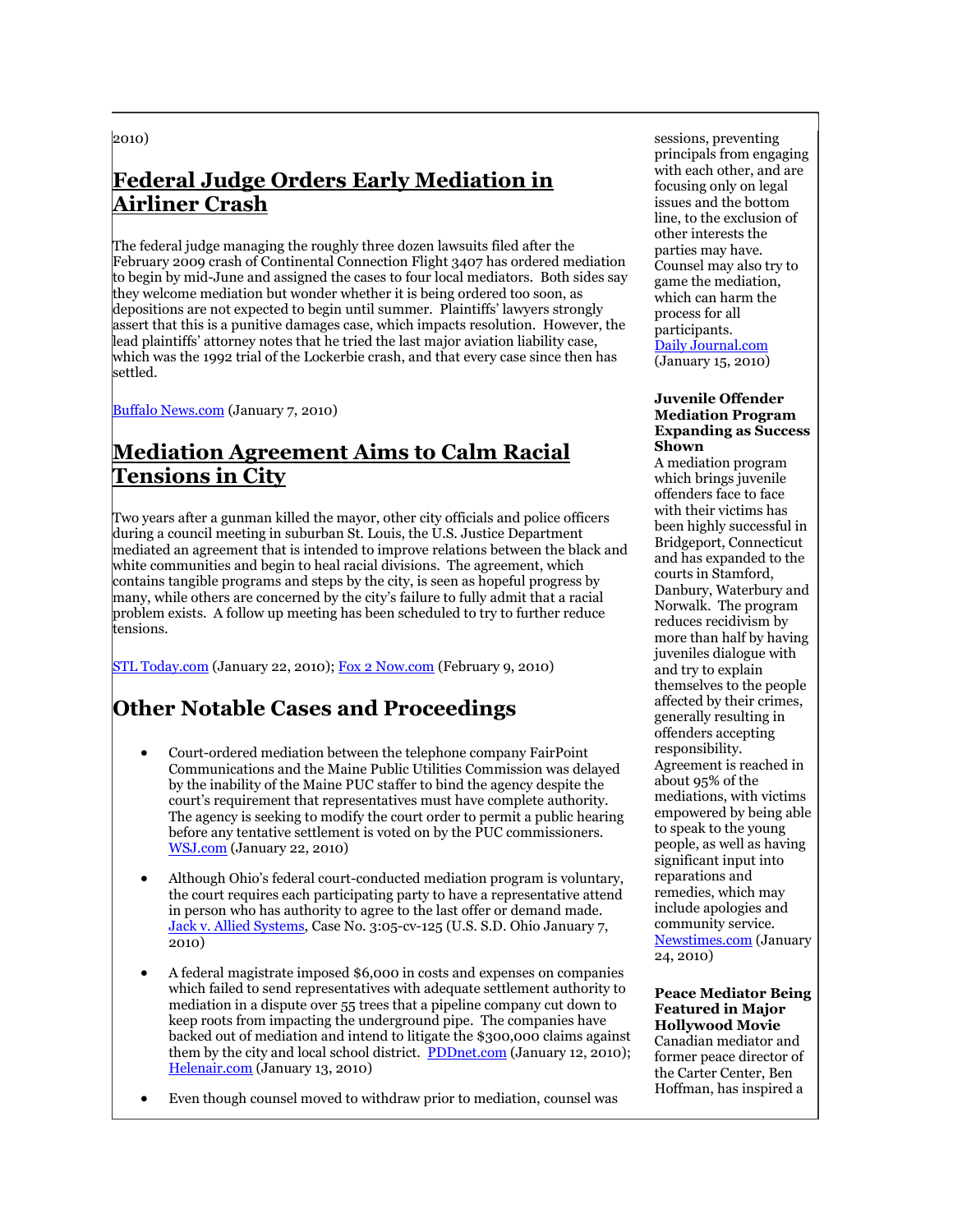jointly liable with the client who failed to appear at mediation for the time of both the mediator and opposing counsel. George W. Park Seed Co. v. [DHL Express,](http://tinyurl.com/yzp8v9t) Civil Action No. 8:08-1993-WMC (U.S. D.S.C. January 5, 2010)

- Mediation was improperly ordered by court where the statutory requirement mandates a hearing within a short time period on the merits of a personal protection order. Moreover, court-imposed mediation may not be appropriate when domestic violence or stalking is alleged. Baker v [Holloway,](http://coa.courts.mi.gov/documents/OPINIONS/FINAL/COA/20100126_C288606_43_288606.OPN.PDF) No. 08-007173-PH (Mich. App. January 26, 2010)
- Appeal dismissed due to parties' failure to engage in appellate mediation. [Alba v. Passage Realty, Inc.,](http://tinyurl.com/y8urckn) No. 14-09-00304-CV (Tex. App. January 7, 2010)
- Mediator sued party for cancellation fee for not proceeding with mediation, but appellate court affirmed summary judgment dismissing case because party had not agreed to cancellation term which was unilaterally sent out by mediator after parties agreed to mediate. Levin [Law Group v. Sigmon,](http://www.leagle.com/unsecure/page.htm?shortname=intxco20100121614) No. 14-08-01165-CV (Tx. App. January 21, 2010)
- Mediation settlements are especially unsuited for rescission based on unilateral mistake. [Rachid v. Perez,](http://tinyurl.com/yjzckb8) No. 08-1210 (Fla. App. January 20, 2010)
- After 17 years of litigation, six months of mediation resulted in a tentative agreement by the state of Utah to pay \$33 million to a class of 8,000 Navajos for mismanagement of an oil royalty trust fund created in 1933. [Deseret News.com](http://tinyurl.com/y8pomnq) (January 6, 2010)
- Failure to specify the width of road paving in mediation settlement leads to breakdown and litigation over "normal city standards." James v. City of [Russellville,](http://tinyurl.com/yd6olj5) No. 2080881 (Ala. App. January 8, 2010)
- New York town objects to mediators selected to resolve environmental claims against General Motors bankruptcy estate due to their lack of subject matter expertise in light of the complexities of environmental science. [WSJ.com](http://tinyurl.com/yex7cha) (February 8, 2010)
- Los Angeles City councilwoman planned to mediate dispute between the Port of Los Angeles and company seeking to open \$50 million shipyard, but recused herself after revelations of campaign contributions from company. [Daily Breeze.com](http://www.dailybreeze.com/news/ci_14376852) (February 10, 2010)
- Four years after talks to settle lawsuit for \$2 million broke down, Tuomey Healthcare System and the federal government have agreed to mediate. Tuomey alone has spent over \$4 million on legal fees in the case. [The](http://www.theitem.com/article/20100106/ITNEWS01/701069876/-1/ITNEWS)  [Item.com](http://www.theitem.com/article/20100106/ITNEWS01/701069876/-1/ITNEWS) (January 6, 2010)

#### **NEWS & INITIATIVES:**

#### **Payment of Settlement Funds to Charities Gaining in Both Popularity and Scrutiny**

Settlements in class action lawsuits are requiring payments to charities at triple the rate in the past, according to a recent study, which is raising concerns when the charities are unrelated to the litigation or have some connection to the defendants

character in the upcoming movie *Girl Soldier*, starring Uma Thurman. Hoffman is also publishing a book, Peace Guerilla, about his mediation efforts with African guerilla leaders and his work with President Carter. [Marketwire.com](http://tinyurl.com/yeh94p3) (January 13, 2010)

#### **Other Cases & Resolutions:**

**City council in Florida considering settlement reached in mediation with strip club owner who filed federal lawsuit against restrictions on nude dancers claiming First amendment right of erotic expression,**  [NWF Daily News](http://www.nwfdailynews.com/news/destin-25773-dining-agenda.html) (February 13, 2010)

**Transgender social club and Italian restaurant in Massachusetts to mediate discrimination claims over denial of service,** [Salem](http://www.salemnews.com/punews/local_story_053222935.html)  [News.com](http://www.salemnews.com/punews/local_story_053222935.html) (February 23, 2010)

**Mediation yields million dollar settlement and apology to man falsely accused and imprisoned for twin's murder,** [NBC4i.com](http://tinyurl.com/yc8alva) (March 5, 2010) **Litigation against host over brain injuries from teenage wrestling on kitchen floor settled in mediation for \$300,000,**  [Pennsylvania Law](http://tinyurl.com/yjreco8)  [Weekly](http://tinyurl.com/yjreco8) (January 18,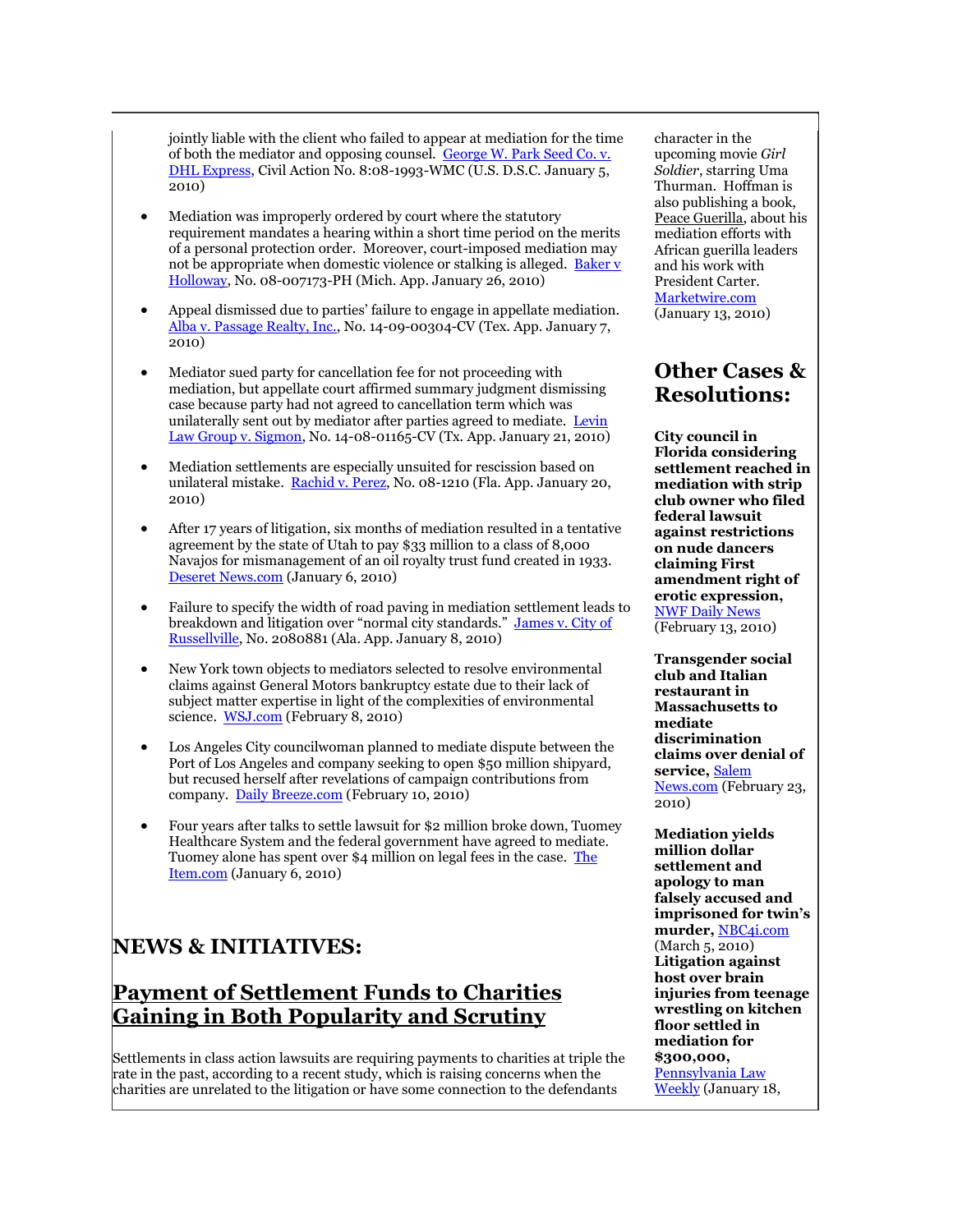or the judge approving the settlement. Judicial review is pending of a proposed \$9.5 million settlement by Facebook of litigation over sharing personal information. Objections have been raised in the Facebook hearing to the entire settlement amount funding a foundation to promote privacy rights apart from the 30% going to plaintiffs' counsel. In part, concerns are related to Facebook having a role in creating the foundation's bylaws and input on a board member. However, the trend of settlements going to charity may continue as legislation was introduced in Ohio earlier this year encouraging judges to use these types of arrangements.

[WSJ.com](http://tinyurl.com/yejbyfw) (March 2, 2010)

### **Federal Office Mediates Disputes Between FOIA Requesters and Federal Agencies**

Freedom of Information Act disputes are now being mediated by the Office of Government Information Services (OGIS), which was created within the National Archives and Records Administration and officially began work in September 2009. In its first months, OGIS has begun work on about 40 disputes. OGIS, which will have a staff of six, is working with a contractor to add online dispute resolution and is seeking to provide more transparency into matters it is mediating. In addition to directly resolving disputes, OGIS is tasked with providing suggestions for FOIA improvements. OGIS also plans to provide mediation training to FOIA officers in federal agencies to reduce the number of disputes that arise from the roughly 600,000 FOIA requests made each year.

[Federal Computer Week](http://fcw.com/articles/2010/01/14/nara-ogis.aspx) (January 14, 2010); [OGIS Website](http://www.archives.gov/ogis/)

#### **Concerns Raised over Determining "Bad Faith" in Texas Balance Billing Mediations**

Mediators are concerned over provisions in new Texas legislation which would require them to report parties who act in "bad faith" in mediations involving balance billing. The new legislation allows insured patients to mediate whenever they would have to pay over \$1,000 for services of out-of-network doctors received at in-network hospitals. In an effort to compel serious mediation efforts, the law includes a requirement for reporting bad faith conduct, without providing standards. The Texas Department of Insurance is drafting rules to implement the statute, which is to take effect in September 2010. Mediators hope to get the bad faith reporting requirement adjusted in the regulations in order to maintain neutrality.

[Dallas Morning News](http://tinyurl.com/ydevcnb) (January 26, 2010)

# **Mediation Available for Online Gaming Disputes**

An inspection and certification agency for online gaming operators, eCOGRA, certifies that online casinos are safe and fair sites, in part by mediating disputes and ensuring that players' issues are adequately addressed by the online casinos. The agency received over 800 mediation requests in 2009, and reported that valid mediation requests were up 14% over 2008.

[Casino Advisor](http://www.casinoadvisor.com/ecogra-dispute-mediation-stats-for-2009-news-item.html) (January 15, 2010)

2010)

**Mayweather-Pacquiao fight canceled after mediation did not resolve dispute over drug testing requirements; federal litigation filed by Pacquiao; mediator seeks to clarify record,**  [Mlive.com](http://www.mlive.com/mayweather/index.ssf/2010/01/mayweather-pacquiao_fight_call.html) (January 7, 2010); [LA Times.com](http://tinyurl.com/yd7usvc) (January 7, 2010)

**Football coach Mike Leach and Texas Tech are mediating dispute resulting from the university firing coach,** [Dallas new.com](http://tinyurl.com/y8evw6y) (February 2, 2010)

**Bickering owners of teams in the new North American Soccer League and the USL compromised to save the 2010 season, with the U.S. Soccer Federation acting as mediator,** [Democrat](http://www.democratandchronicle.com/article/20100108/SPORTS05/1080332/1007/SPORTS)  [and Chronicle.com](http://www.democratandchronicle.com/article/20100108/SPORTS05/1080332/1007/SPORTS) (January 8, 2010)

**Parties encouraged by mediation between San Diego Gas & Electric Co. and critics of its plan to cut off power to avoid wildfires during extreme conditions,** [SignOn San](http://tinyurl.com/ye9543p)  [Diego](http://tinyurl.com/ye9543p) (February 13, 2010)

**Six Flags unsecured creditors ask federal bankruptcy judge to order mediation over reorganization plan to avoid two-week trial,** [Reuters](http://www.reuters.com/article/idUSTRE61G3AS20100217) (February 17, 2010)

**Dallas judge orders school district and**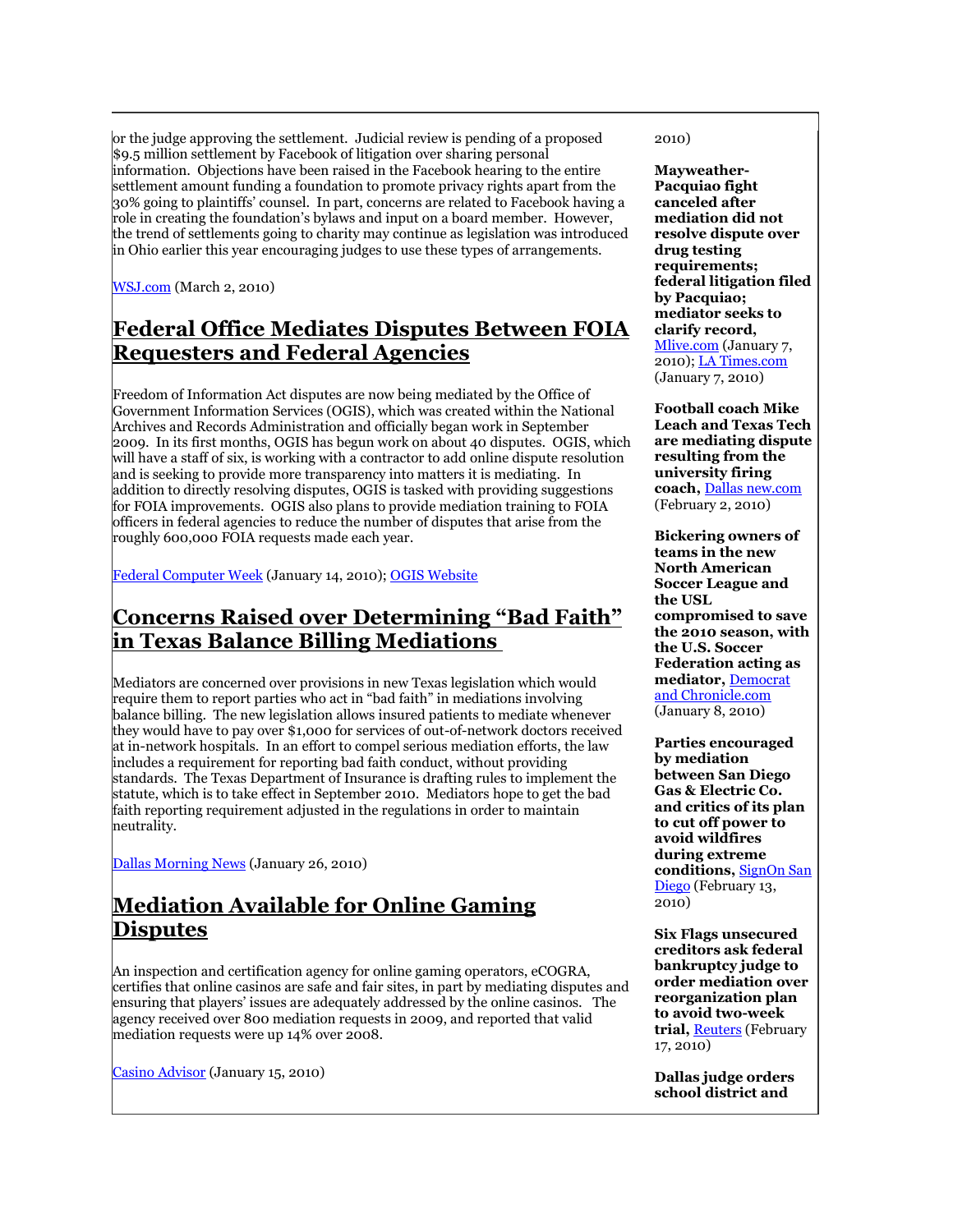# **Hong Kong's Practice Directive on Mediation Takes Effect**

Hong Kong's Practice Directive 31 (PD31) on mediation went into effect on January 1, as scheduled in the Civil Justice Reform adopted in early 2009. PD31 requires counsel to explain mediation to parties and file with the court in each litigation a statement that the party is willing to mediate or why it is not. Further,  $\overrightarrow{PD}_{31}$  sets up a process by which either party can propose mediation and receive a response from the other party within fourteen days. If mediation is unreasonably refused, the court potentially can impose litigation costs on the unreasonable party.

[Clifford Chance](http://tinyurl.com/y928wsd) (January 7, 2010)

### **Other International Mediation Developments**

- Association of Arrears Mediators founded in the **U.K.** by five leading mortgage and loan arrears mediation companies. [My Introducer.com](http://www.myintroducer.com/view.asp?ID=2259) (January 21, 2010)
- **Armenia**'s Financial System Mediator reports success in its first year of mediating between financial organizations and customers. [Armenia Now](http://armenianow.com/economy/20537/financial_mediator_one_year_in_office) (January 25, 2010)
- **South Africa**'s Commission for Conciliation Mediation and Arbitration (CCMA) caseload is increasing steadily to over 140,000 cases in fiscal year 2008-09. [Busrep.co.za](http://www.busrep.co.za/index.php?fSectionId=552&fArticleId=5342783) (February 8, 2010)
- **India**'s Bangalore Mediation Centre has a settlement rate in excess of 60% and plans to expand its mediation model of using experienced lawyers rather than judges as mediators. [Express Buzz.com](http://tinyurl.com/ybz4dug) (January 25, 2010); [Hindu](http://tinyurl.com/yhbeb5e) (January 28, 2010) (Subscription Required)
- **China** has resolved hundreds of cross-Straits lawsuits involving Taiwan businesses and residents since opening the first court for such cases in March 2009, with 80% of cases settled through mediation. CRI [English.com](http://english.cri.cn/6909/2010/02/13/1461s550246.htm) (February 13, 2010)
- Significant movement toward mediation in **New Zealand** seen in both civil and criminal justice systems, such as dispute resolution provisions in the Financial Service Providers Act which take effect later this year. [Scoop](http://www.scoop.co.nz/stories/BU1001/S00153.htm) (January 14, 2010)
- World Bank's IFC helps establish mediation in the **Solomon Islands** through workshop for court and consulting with other groups. [Finchannel.com](http://tinyurl.com/y9uc24r) (January 23, 2010)

# **Update on Home Foreclosure Mediation**

 Members of Congress from Ohio, California and Florida in February introduced the Foreclosure Mandatory Mediation Act, [H.R. 4635,](http://thomas.loc.gov/cgi-bin/query/z?c111:H.R.4635:) as companion legislation t[o S. 2912.](http://www.gpo.gov/fdsys/pkg/BILLS-111s2912IS/pdf/BILLS-111s2912IS.pdf) The **federal** legislation would require mandatory mediation by lenders of loans with federal guarantees or federal insurance. The required one-time mediation would involve both the mortgagor and a housing counseling agency and would be paid for by the lender. [Federal Information & News Dispatch](http://tinyurl.com/ycvdv5w) (March 3, 2010) (Subscription Required)

**conservation league to mediate over proposed demolition of historic church building, despite school district's assertion that there is nothing to mediate,**  [Dallas News.com](http://oakcliffblog.dallasnews.com/archives/2010/02/judge-orders-mediation-in-chur.html) (February 5, 2010)

**University of Hawaii resolves labor dispute with University of Hawaii Professional Assembly in mediation,** [Hawaii.edu](http://www.hawaii.edu/news/article.php?aId=3342) (January 16, 2010)

**New York State Agricultural Mediation Program offers support to farmers facing wide variety of disputes,**  [TCextra.com](http://tinyurl.com/ylo6xra) (February 11, 2010)

**EPA hires local mediator to conduct situation assessment and find common ground for resolving Yakima Valley's ground water contamination problem,** [Tri-City](http://tinyurl.com/y9pxqu2)  [Herald.com](http://tinyurl.com/y9pxqu2) (February 7, 2010)

**Two Oregon counties have agreed to mediate ongoing dispute over sewer rates and payments, and will resort to binding arbitration if mediation is not fully successful,** [Oregon Live](http://tinyurl.com/y9msxan) (February 19, 2010)

**Georgia cities and county turn to mediation to determine service areas for water and sewer service,**  [Savannah Now.com](http://tinyurl.com/ydoqpfd)

(January 16, 2010); [Savannah Now.com](http://tinyurl.com/yecvwsv)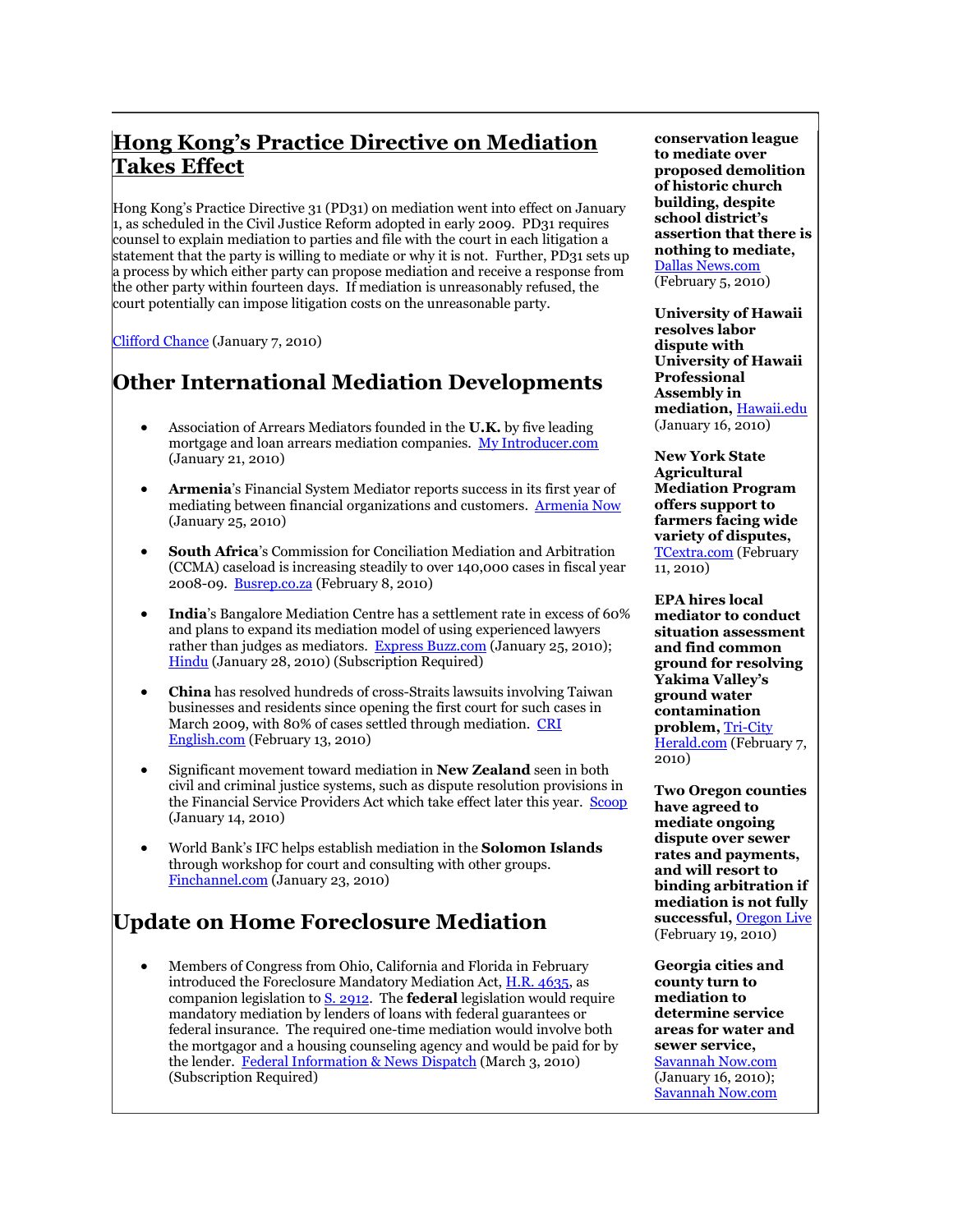- While the **Florida** Supreme Court ordered each of the 20 circuit courts in the state to establish its own foreclosure mediation process, only three circuits have complied with the order to date. Florida was hit with an additional 296,000 foreclosure filings in the last quarter of 2009, pushing the number of pending foreclosures to 456,000. [Jacksonville.com](http://tinyurl.com/yhmwkl8) (February 13, 2010)
- **Nevada** judges have stated publicly that they will not impose loan modifications even if lenders do not negotiate in good faith in mediations. [RGJ.com](http://tinyurl.com/ylrkvwh) (January 24, 2010)
- **New Hampshire** has begun a Foreclosure Mediation Program which is voluntary for homeowners and free to both borrowers and lenders. The program is being funded by grants from several sources. [Nashua](http://tinyurl.com/y9bpbba)  [Telegraph](http://tinyurl.com/y9bpbba) (January 18, 2010)[; Foreclosure Mediation Program](http://www.courts.state.nh.us/adrp/foreclosure/index.htm)
- Lenders attempting to foreclose on primary residences on the Big Island of **Hawaii** must now notify borrowers of their right to mediation by serving a mediation notice along with other documents. [Star Bulletin](http://www.starbulletin.com/business/20100121_business_briefs.html) (January 21, 2010)[; Judiciary Press Release](http://www.courts.state.hi.us/news_and_reports/press_releases/2010/01/foreclosure_mediation.html) (January 20, 2010)
- Providence, **Rhode Island** has mandated a foreclosure mediation process, and the City Council is seeking to add a \$2,000 fine for banks or lenders who fail to attempt to renegotiate mortgages with homeowners before filing a deed of foreclosure. [Projo.com](http://www.projo.com/news/content/FORECLOSURE_AMENDMENTS_01-25-10_M6H76KL_v13.36f3b2c.html) (January 25, 2010)
- **Maryland'**s governor is pushing for the emergency legislation he introduced to institute a mandatory foreclosure mediation program in the state, and would like lenders to support the plan. Lenders remain concerned about anything that would slow down the foreclosure process. Maryland looked to South Carolina's foreclosure prevention efforts, which require a showing that borrowers are not eligible for modification under the federal Home Affordable Modification Program prior to foreclosure. [Governor O'Malley Press Release](http://www.governor.maryland.gov/pressreleases/100216.asp) (February 16, 2010)[; Daily Record](http://findarticles.com/p/articles/mi_qn4183/is_20100118/ai_n48728983/) (January 18, 2010)
- Although the governor of **Minnesota** vetoed the Homeowner-Lender Mediation Act in 2009, it has been reintroduced this year and the Minnesota attorney general will again seek enactment. [Legal](http://www.legalnewsline.com/news/224859-swanson-pushes-again-for-foreclosure-mediation-program)  [Newsline.com](http://www.legalnewsline.com/news/224859-swanson-pushes-again-for-foreclosure-mediation-program) (January 6, 2010)

(January 23, 2010)

**Watershed dispute involving Minnesota county, cities, township and local and state agencies moving into mediation,** [Woodbury](http://www.woodburybulletin.com/event/article/id/34130/group/home/)  [Bulletin.com](http://www.woodburybulletin.com/event/article/id/34130/group/home/) (February 22, 2010)

**Florida developer pursues statutory right of mediation of land use dispute after plan for townhomes on 2 acres covered by tidal waters is widely rejected,** [Palm Beach](http://tinyurl.com/ycu3se5)  [Daily News](http://tinyurl.com/ycu3se5) (February 20, 2010)

**Mediation expected to resolve dispute with hurling players in Limerick,** [RTE Sport](http://www.rte.ie/sport/gaa/championship/2010/0121/limerick.html) (January 21, 2010)

**Iceland contacts several governments about mediating issues related to \$5 billion owed Britain and the Netherlands due to banking crisis; Dutch foreign minister not sure whether mediation needed,** 

[Moneycontrol.com](http://tinyurl.com/ya6zlpc) (January 25, 2010)[; UK](http://uk.reuters.com/article/idUKLDE60R1X020100128)  [Reuters](http://uk.reuters.com/article/idUKLDE60R1X020100128) (January 28, 2010)

**Canadian Liberal leader backs efforts by Six Nations Confederacy to bring in mediator to help resolve land claim with Ottawa from the 1820s in which \$1 billion is demanded and \$26 million offered,** [Spec.com](http://www.thespec.com/News/Local/article/704771) (January 14, 2010)

**Third round of mediation talks scheduled in labor**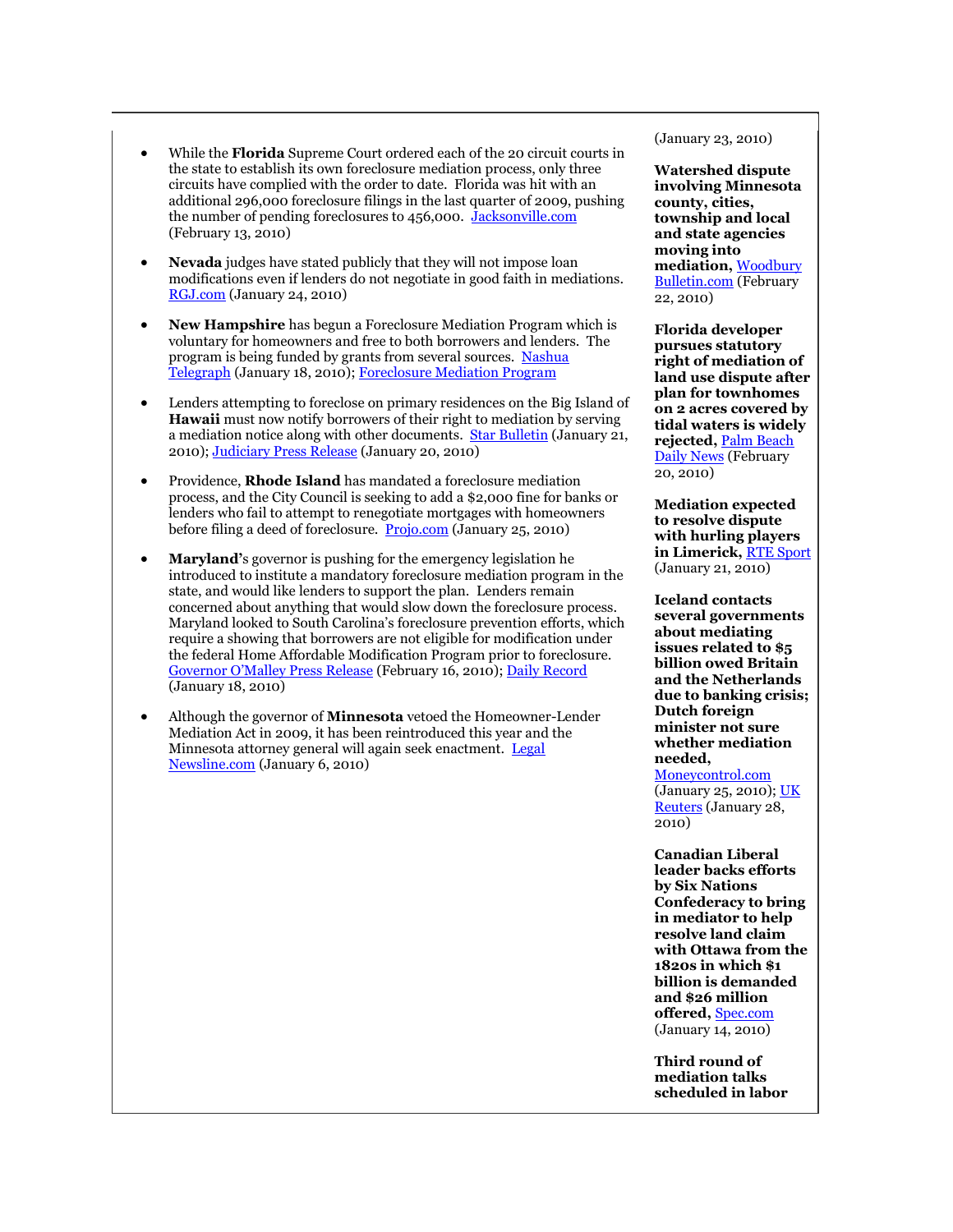**dispute that totally halted beer production by Anheuser-Busch InBev in Belgium,**  [Reuters](http://www.reuters.com/article/idUSLDE60J04D20100120?type=marketsNews) (January 20, 2010)

**Warring Australian factions of The Wilderness Society are meeting for twoday mediation in Melbourne to try to resolve escalating litigation,** [SMH.com](http://www.smh.com.au/environment/wilderness-factions-to-meet-20100220-oms0.html) (February 21, 2010)

**New Zealand Human Rights Commission mediation begins over Sikh barred from club due to policy treating turbans as hats,** [NZ](http://tinyurl.com/yc6bvtr)  [Herald](http://tinyurl.com/yc6bvtr) (January 19, 2010)

#### **Other News & Initiatives:**

**Mediation by the Connecticut insurance department recovered over \$3 million in 2009 from insurance companies on behalf of consumers who complained to the state agency,**  [Courant.com](http://tinyurl.com/yc9fo6q) (January 28, 2010)

**U.S. Department of Justice mediation program urged for resolving disputes over compliance by businesses with the Americans with Disabilities Act,** [Post-](http://www.post-gazette.com/pg/10013/1027674-431.stm)[Gazette](http://www.post-gazette.com/pg/10013/1027674-431.stm) (January 13,  $\overline{2010}$ 

**International mediation expert teaching native title**